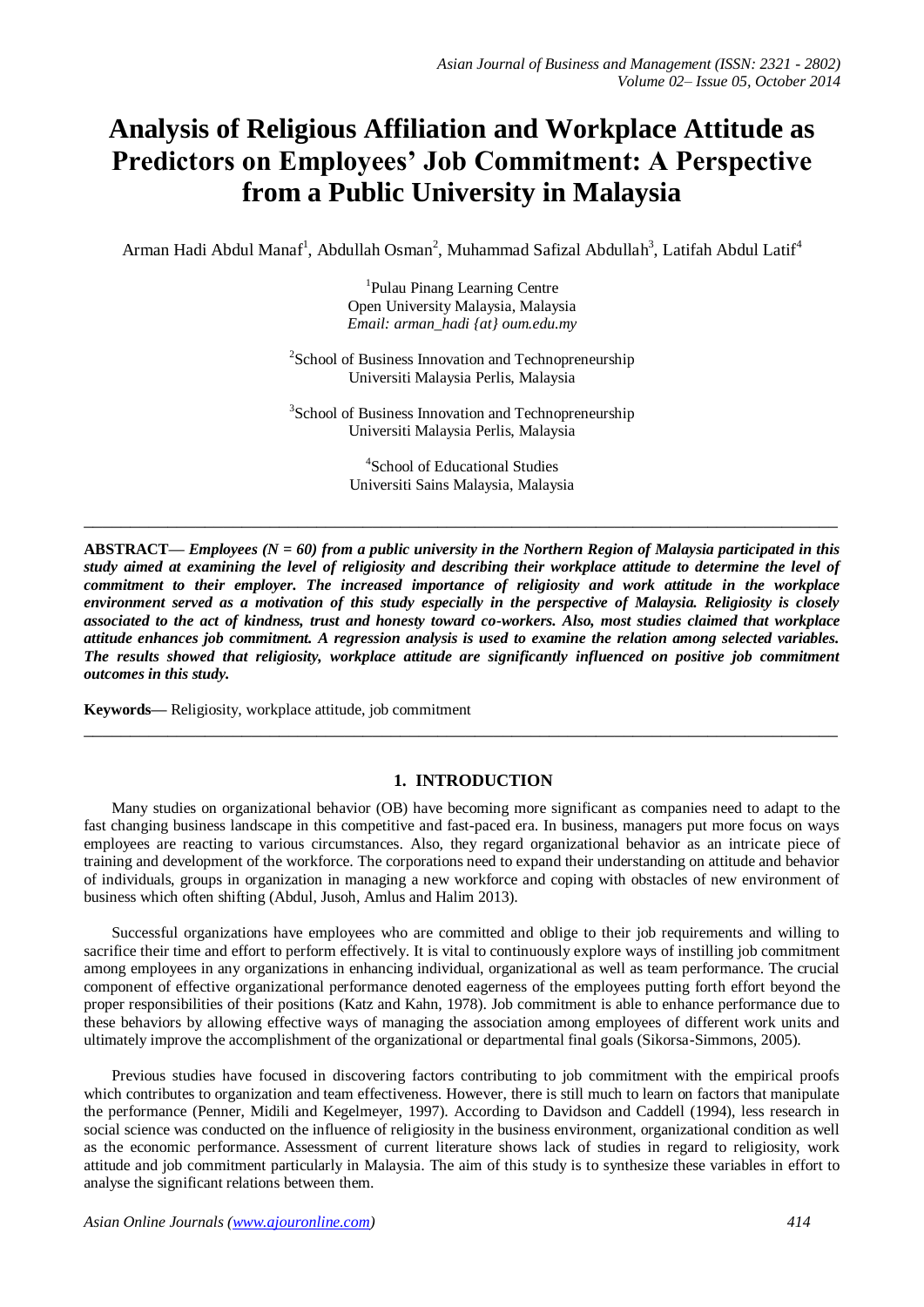While the review of literature indicates less in this matter, there are some proclamations that religion may affect one's work orientation. A study by Davidson and Caddell (1994) reported that some influence of religiosity on perceiving work as a calling; and other studies concluded that religiosity serves to ultimate level of dedication to and level of satisfaction at work (Loveland, Sikkink, Myers and Radcliffe, 2005). In addition to this, Tamney and Johnson (1985) and Lynn, Naughton and Vander Veen (2011), past studies have dictated that strong religiously has inspired intention of one's work environment, and conclude that religious fundamentalists perceive their beliefs and values of being religious have significantly impacting on their work conditions. Importantly, individuals tend to perceive religiosity as building relations at the workplace, an action of being kind and honest toward colleagues.

# *1.1 Research objectives*

- a) To examine the significant effect of religious affiliation on job commitment among public university employees in Malaysia.
- b) To examine the significant effect of work attitude on job commitment among public university employees in Malaysia.

# **2. LITERATURE REVIEW**

# *2.1 Religiosity*

Religion is referred as a group affiliation whereas religiosity or religiousness is the level of one's practices and lives by his or her faith values (King, Stewart and McKay, 2010). Religion is directed into a state of being a member; on the other hand religiosity establishes spirituality and the living of a specific religion's principles (Holdcroft, 2006). Religion is a prior condition towards religiosity in spite of the fact that an individual adherent to a specific religious group without practicing it.

According to McDaniel and Burnett (1990), religion is a set of belief in God along with obligation towards principles or rules set by God. It is a norm where the one of the central standpoint of an individual is religion and faith as well as emotional attachment or feelings toward religion. Religion is defined as a system of belief which involve the creator (God) as well as supernatural occurrence (Bernardin, 2006). The extent in which an individual is regarded as a religious person aside from one's distinct religious beliefs and the way those beliefs are manifested is classified as religiosity (Vitell, 2009). The inclination towards religious beliefs ought to denote one's correspondence towards a set of principles which provide some extent of social controls for individuals (Rohrbaugh and Jessor, 1975 in Rostosky, Wilcox, Wright and Randall, 2004).

A study by Fukuyama (1960) dictated four dimensions of religiosity namely; cognitive, cultic, creedal and devotional. Further, Cardwell (1980) summarized that cognitive refers to what individual knows about religion (i.e. religious knowledge), cultic is concerned with how references are made by individual (i.e. religious practices), creedal pertains to a personal religious belief, and devotional involve feelings and experiences (i.e. the experiential dimension). Two distinctive aspects of religiosity were identified by Allport and Ross (1967 in Gyekye and Haybatollahi, n.d ) are namely; extrinsic and intrinsic. The utilitarian stimulus which brings about religious behaviors is referred as extrinsic facet, involving the use of religious for personal interest specifically in gaining popularity, attaining business targets or to establish friendship.

Conversely, intrinsic dimension suggests the stimulus based upon the natural goals, leading a person to be more devout by means of abide by religious requirements such as saying prayers or engage in voluntary community services (Vitell, 2009), as well as fulfilling one's religious obligation (Allport and Ross, 1967 1967 in Gyekye and Haybatollahi, n.d). One of the elements involved in the prediction of individuals' dissimilarity in multiplicity of attributes and behavior has been acknowledged as religiosity (Lau, 1989 in Fontaine, Duriez, Luyten,Corveleyn and Hutsebaut, 2011).

# *2.2 Workplace attitude*

Attitudes are referred as state of feelings that determine on ways organizational members perceive their surroundings, reactions as well as behavior. Attitude is defined as an inner condition that tends to adjust on individual's preferences in regard to one's effort as well as reactions (Bianey and Stephanie, 2004). Organizational members have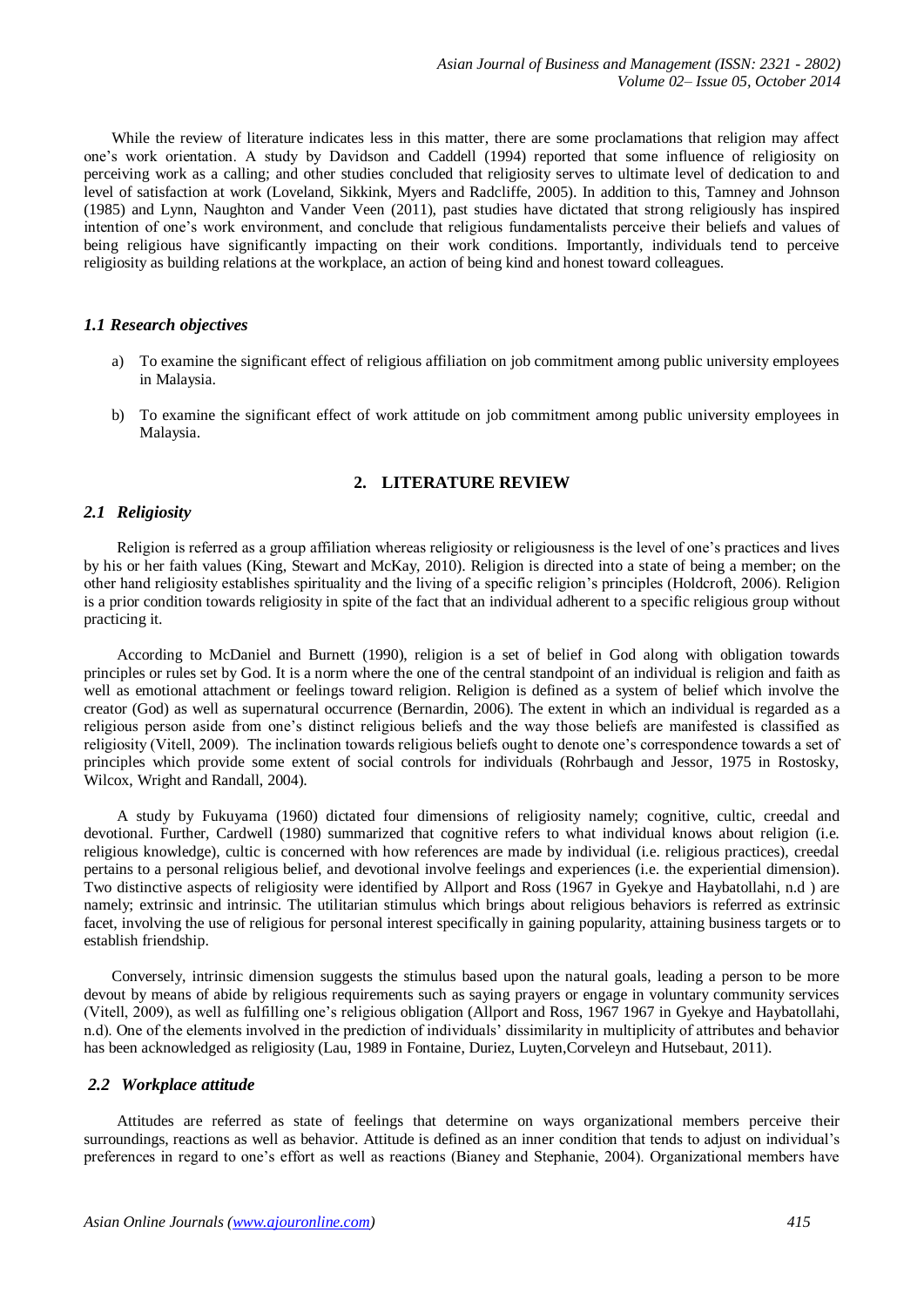various attitudes or a way of looking at matters related to their jobs, careers advancement, as well as on their employing organizations.

Michael (2008) asserted that job attitude does affect the overall performance of the workers. The attitude of the employees on their level of satisfaction and involvement are vital in attaining better performance (Velnampy, 2008). Lee and Chen (2013) mentioned, characteristic such as age, gender, job level, education level and job status have significant impact on job attitude. Employees' job attitudes are ultimate to obtain the individual and organizational objectives through their performance. Workers' job attitudes may alter their decision making process in the organization (Suleiman, 2013).

#### *2.3 Job commitment*

In early research, commitment was tied to the emotional attachment of employees in relation to involvement (Allen and Meyer, 1990) then later expanded to include emotional aspects towards dedication to the organisation (Rhoades, Eisenberger and Armeli, 2001). Jaramilo, Mulki and Marshall (2005) identify employee commitment to an organisation as a continued committed service (Meyer, 1997) and as identification and involvement (Mowday, Steers and Porter, 1979 in Meyer, Stanley, Herscovitch and Topolnysky, 2002). Organisational commitment is how much a worker identifies with an organisation and the level of commitment that worker has when performing his or her duty.

Jaramilo et al. (2005) stressed that commitment derived from what makes an employee thinks of whether to retain or leave; and how an employee perceives the organisation (Spector and Fox, 2002). Meyer and Allen (1997 in Bansal, Irving and Taylor, 2004) have conceptualised three components model of commitment namely; affective; continuance; and normative found as distinguishable elements of commitment.

Brunetto and Farr-Wharton (2003) focused on affective commitment and found that past studies focused on aspects of job satisfaction and performance, workplace communication, stress levels, fairness and support of upper management, the perceived ability for promotion, turnover and the intention to switch jobs. Two concepts pertaining to employee attachment to an organisation are the concepts of continuance and normative.

Continuance refers to how much an employee wants to remain as a member and how much participation that employee is willing to give (Meyer, Stanley, Herscovitch and Topolnytsky, 2002). Normative refers to the emotional obligation of an employee to an organisation and this may explain the attendance level of employees (Meyer and Allen, 1991, in Bakker, Demerouti, de Boer and Schaufeli, 2003).

# **3. METHODOLOGY**

### *3.1 Research design*

A quantitative analysis served the purpose of this study. A survey questionnaire is used in obtaining the required information. Isaac and Michael (1990 in Kix, 2007) explained that surveys are the most widely used technique in the behavioral sciences in acquiring data to measure personal and social information of individuals or organizations. Babbie (2004) stated that one of the advantages of employing a survey research is the format of this research allows accurate, step-by-step development and testing of such logical explanation. Survey questionnaires were distributed to respondents in order to gather the needed information. The data were then analyzed through Statistical Package for Social Sciences (SPSS) version 19.0.

#### *3.2 Population and sampling*

Population is represented by a group of people or organization in which interest the researchers on specific study (Sekaran and Bougie, 2010). The samplings in this study are the administrative officers  $(n = 60)$  in a University in the Northern Region of Malaysia who are currently serving various departments. The respondents were voluntarily participated in this study. Their participation consists of filling up a survey questionnaire (20 minutes to complete) and that all data were collected and treated as confidential.

#### *3.3 Instrument measurements*

There were several separate measures representing the study variables and comprising the data collection instrument. The instruments used were based on the past studies which are reliable.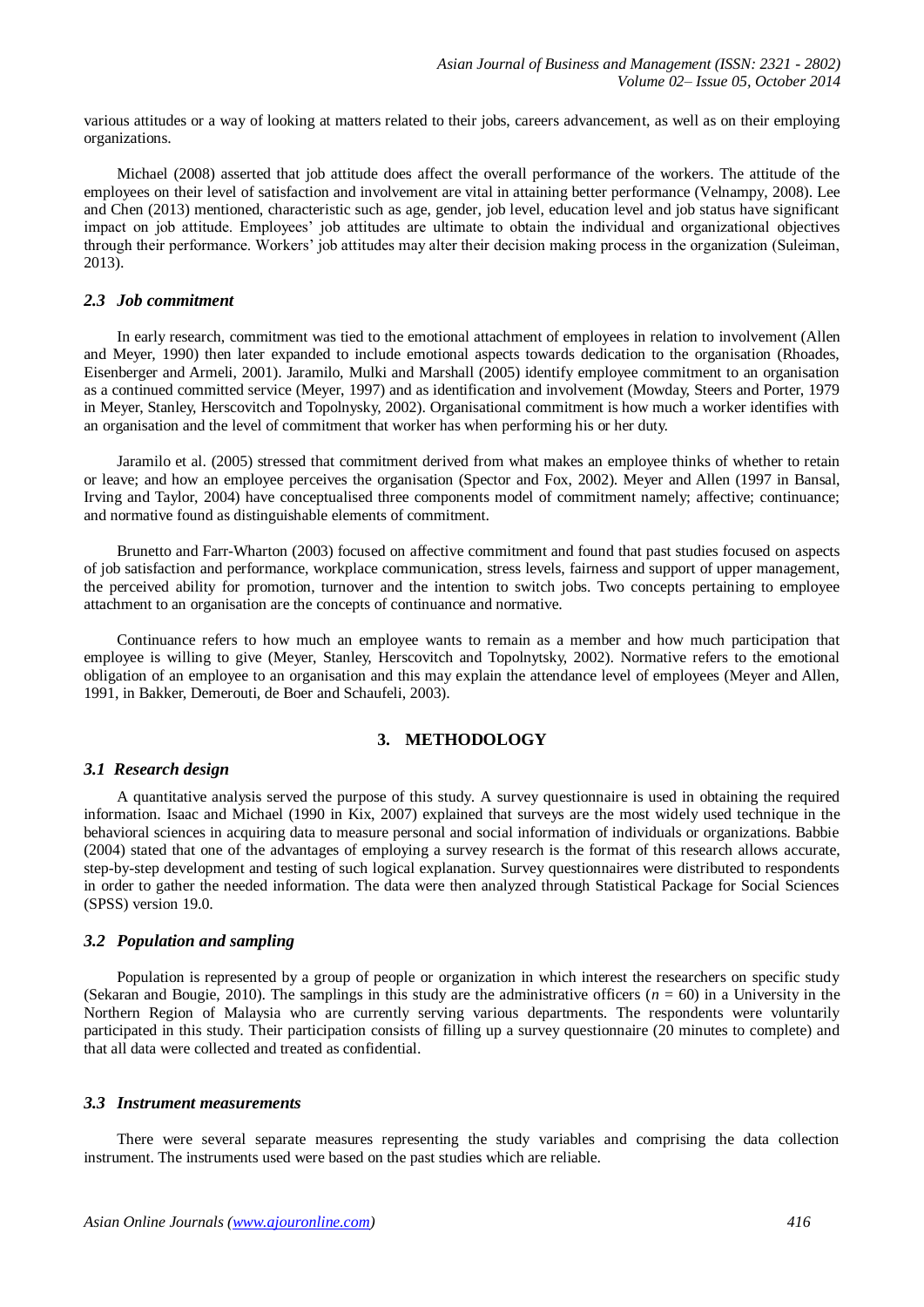- 3.3.1 Part A comprised of demographic, characteristics, individual as well as religious identification items. Sequences of items are used to gather respondents' age, gender, marital status, ethnicity and religion.
- 3.3.2 Part B demonstrates the respondent's being religious (religiosity). This instrument was adopted from Jessor's Value on Religion Scale which developed by Jessor and Jessor (1977). There are four items which anchored by 4 – Likert scale (1 = never, 2 = rarely, 3 = often, and 4 = always). A study conducted by Wills, Yeager and Sandy (2003) has reported that the internal consistency reliability ( $\alpha$ ) was 0.78 to 0.81.
- 3.3.3 Part C indicates the respondent's perceptions toward their current job. The instrument was adopted from the Job in General Scale which developed and validated in studies by Ironson, Smith, Brannick, Gibson and Paul, 1989). The eighteen items were anchored by  $4 -$  Likert scale (1 = strongly disagree, 2 = disagree, 3 = agree,  $4 =$ strongly agree). In this support, a study conducted by Rogelberg, Luong, Sederburg and Cristol (2000) has indicated that the consistency reliability ( $\alpha$ ) was 0.88 to 0.91.
- 3.3.4 Part D indicates the job commitment. The instrument was adapted from (Meyer, Stanley, Hercovitch and Topolnytsky, 2002) on the employees' job commitment toward their tasks. There are fifteen items altogether without any amendments or adjustments on the statements. A study by Abdul (2013) has concluded that the consistency reliability ( $\alpha$ ) was 0.71 to 0.75. The items were anchored by 4 – Likert scale (1 = very much disagree,  $2 =$  disagree,  $3 =$  agree,  $4 =$  very much agree).

# *3.4 Research model*

The test variables of this study are shown in **Figure 1** as follow:





### *3.5 Hypotheses*

From the above framework model, the following hypotheses were derived as follows:

- Ho1. There is no significant effect of religiosity on job commitment among public university employees in Malaysia
- Ha1. There is a significant effect of religiosity on job commitment among public university employees in Malaysia.
- Ho2. There is no significant effect of workplace attitude on job commitment among public university employees in Malaysia.
- Ha2. There is a significant effect of workplace attitude on job commitment among public university employees in Malaysia.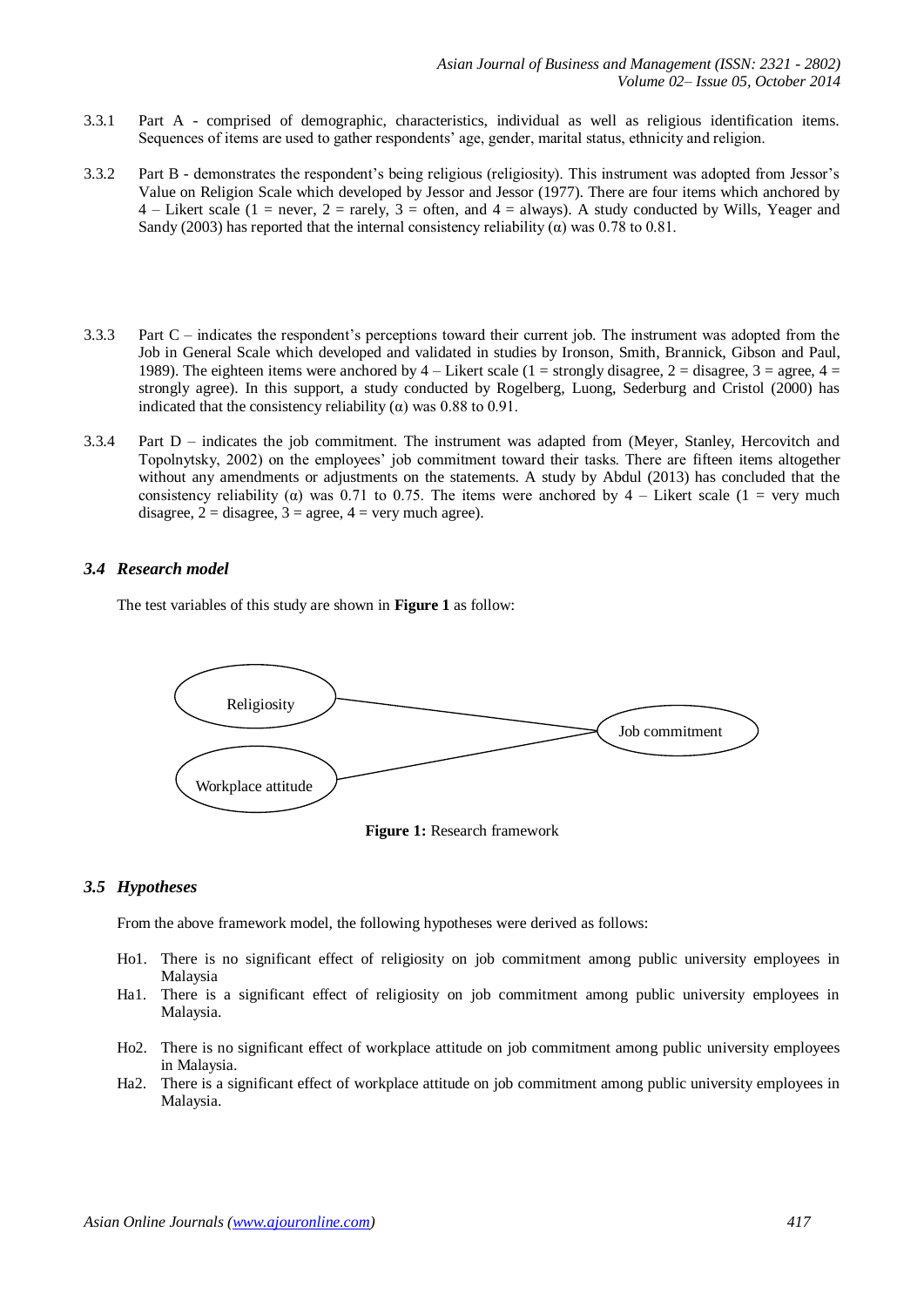# **4. FINDINGS**

**Table 1** shows the correlational analysis between dependent variable and predictors namely workplace attitude and religiosity. A positive correlation coefficient,  $r = 0.601$  denotes both the religiosity and job commitment have a relatively strong relationship. The *r* value for workplace attitude and job commitment is 0.569, depicting that there is reasonably moderate relationship between both variables. The statistically significant correlation between the two variables is Sig. (2-tailed) value which is less than 0.05.

#### **Table 1:** Bivariate correlations test

| <b>Variables</b>   | Coefficient                | <b>Job Commitment</b> |  |
|--------------------|----------------------------|-----------------------|--|
|                    | <b>Pearson Correlation</b> | $.601**$              |  |
| Religiosity        | $Sig. (2-tailed)$          | .000                  |  |
|                    | N                          | 5                     |  |
| Workplace Attitude | <b>Pearson Correlation</b> | $.569***$             |  |
|                    | $Sig. (2-tailed)$          | .001                  |  |
|                    | N                          | 5                     |  |

Further, the regression analysis was conducted to identify the relative magnitude for each of the independent variable in the extrapolation of dependent variable. The *R* symbolizes the multiple correlation coefficients, denoting the relationship strength for a given independent variable related to the dependent variable. The closer the  $R^2$  to 1, signifying the regression model fits the data better as most of the variation in the dependent variable can be explained by the model.

The  $R^2$  value for two independent variables embedded in the regression model in **Table 2** is 0.451, indicating that 45 percent of the variance in job commitment is explained by variance of independent variables.

#### **Table 2:** Regression analysis

| Model |                | R Square | <b>Adjusted R Square</b> | Std. Error of the<br>Estimate |
|-------|----------------|----------|--------------------------|-------------------------------|
|       | $.671^{\circ}$ | .451     | .387                     | .28110                        |

Note: a. Predictors: (Constant), Workplace Attitude and Religiosity Dependent variable: Job Commitment

As exhibited in **Table 3**, the element of religiosity has significance correlation (Sig.  $t = 0.022$ ) on job commitment. Religiosity ( $\beta$ = 0.417,  $t$ = 2.442,  $p$ <0.05) was found significance and indicated a positive association towards job commitment. Religiosity was found to be worthy element in determining the job commitment with the standard deviations of 0.417. Additionally, workplace attitude also indicated a significance positive relationship (*β*= 0.346, *t*= 2.010,  $p<0.05$ ) on the job commitment.

|  |  |  | Table 3: Regression Coefficients |
|--|--|--|----------------------------------|
|--|--|--|----------------------------------|

| Model | Variables          | <b>Unstandardized Coefficients</b> |            | Standardized<br>Coefficients |       | Sig. |
|-------|--------------------|------------------------------------|------------|------------------------------|-------|------|
|       |                    | B                                  | Std. Error | Beta                         |       |      |
|       | (Constant)         | .405                               | .633       |                              | .641  | .527 |
|       | Religiosity        | .413                               | .169       | .417                         | 2.442 | .022 |
|       | Workplace Attitude | .442                               | .220       | .346                         | 2.010 | .055 |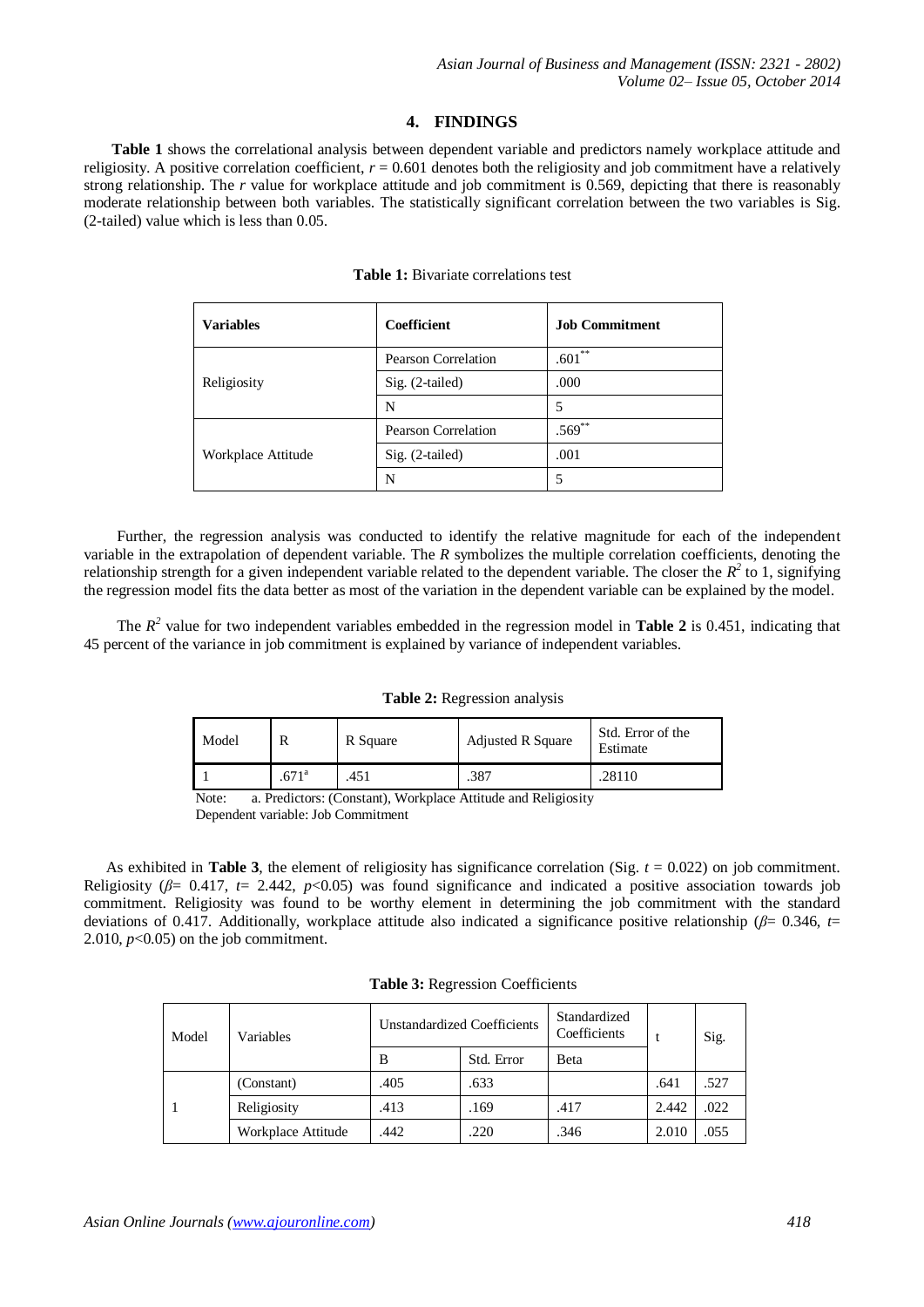# **5. DISCUSSION AND CONCLUSION**

The study examined the job commitment of administrative officers in a public university in Malaysia affiliated with religiosity and workplace attitude. As indicated by the preliminary results, both the religiosity and job attitude with organizational behavior have a relatively strong relationship between each other. It denotes that religiosity and workplace attitude both have significant contribution in determining the employees' job commitment within the selected institution. The null hypotheses were rejected in this study due to significantly positive relationships between variables were statistically proven.

Religiosity does act as motivation in performing better in organizations (Nichols, 2004). It promotes as a medium of motivating individuals to work harder and perform better in the organizations. Being religious does not focused mainly on attaining success nevertheless the ability to learn, respect, appreciate and value other people's religion and belief (Mattison, Jayaratne, and Croxton, (2000).

In this relation, the inherent feelings and beliefs in employees greatly determine how they cope and perceive the surrounding environment, obligating themselves towards the intended motion and behavior. From a mental set point of view, attitudes shape the way people view on matters. Positive job attitudes exhibit among the employees are noteworthy in achieving organizations goals and objectives. As asserted by Micheal (2008), job attitude does affect the overall performance of the workers. Jahangir, Akbar and Haq (2004) stressed that success and longevity of organization in business depends on the positive behavior shown by their employees. This research enhances the understanding of religiosity and workplace attitude influences on job commitment, providing evidence in the Malaysian perspective.

# **6. REFERENCES**

- 1. Abdul, A.H.M., Jusoh, M.S., Amlus, M.H., & Halim, M.S.A. (2013). The Mediating Role of Adaptability Cultural Trait Approach on Transformational Leadership Style and Job Satisfaction in the Work Environment: A Study on Malaysian GLCs. International Journal of Business and Technopreneurship, 3 (3), 423-448.
- 2. Abdul, A.H.M. (2012). The Mediating Effect of Organization Cultural Traits on the Relationship between Transformational Leadership Style and Corporate Members' Attitudinal Outcomes: a Study of Government-Linked Companies in Malaysia (Doctoral Dissertation). Retrieved from library.aeu.edu.my/cgi-bin/koha/opac-ISBDdetail.pl?biblionumber=5675. (No.: HD57.7 .A727 2012).
- 3. Allen, N. & Meyer, J. (1990). The Measurement and Antecedents of Affective, Continuance and Normative Commitment to the Organization. Journal of Occupational Psychology , 63 (1), 1-18.
- 4. Allport, G. & Ross, J.M. (1967). Personal Religious Orientation and Prejudice. In Gyekye, S.A. & Haybatollahi, M. (n.d). Workers' Religious Affiliations and Organizational Behavior: An Exploratory Study. International Journal of Organizational Behavior, 17 (4), 1-18.
- 5. Babbie, E. (2004). Laud and Humphreys and Research Ethics. International Journal of Sociology and Social Policy , 24 (3/4/5), 12-19.
- 6. Bernardin, A. (2006). Religion and Behavior. Skeptic, 12 (3), 22-25.
- 7. Bianey C. R. U. & Stephanie G. A. (2004). Attitude toward Teamwork and Effective Teaming. Team Performance Management, 10 (7/8), 145 – 151.
- 8. Brunetto, Y. & Farr-Wharton, R. (2003). The Commitment and Satisfaction of Lower-ranked Police Officers: Lessons for Management. Policing: An International Journal of Police Strategies and Management, 26 (1), 43- 63.
- 9. Cardwell, J.D. (1980). The Social Context of Religiosity. Lanham, MD: University Press of America.
- 10. Davidson, J. C., & Caddell, D. P. (1994). Religion and the Meaning of Work. Journal for the Scientific Study of Religion, 33(2), 135-147.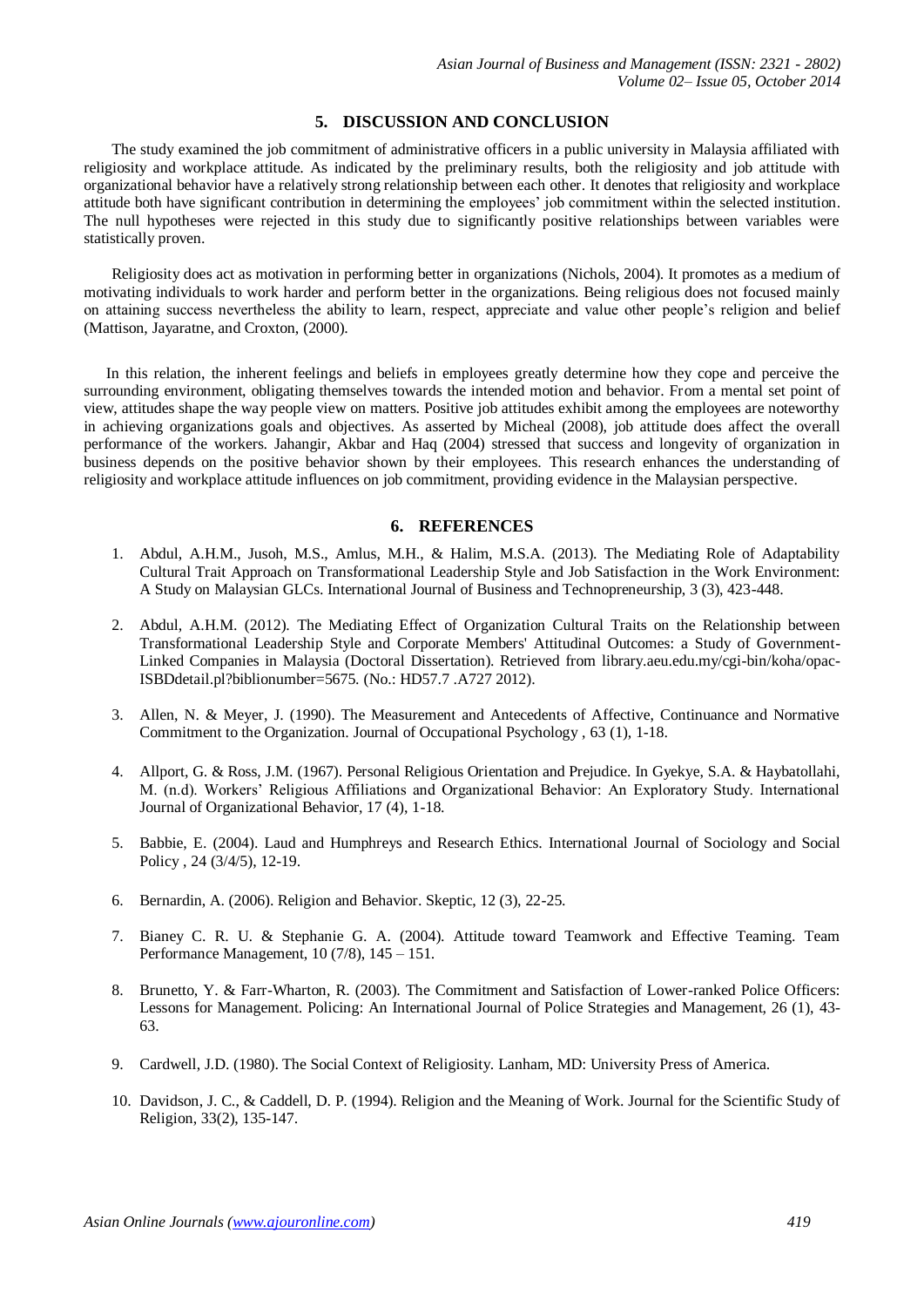- 11. Fukuyama, Y. (1960). The Major Dimensions of Church Membership. Review of Religious Research, 2, 154- 161.
- 12. Holdcroft, B.B. (2006). What is Religiosity? Catholic Education: A Journal of Inquiry and Practice, 10 (1), 89- 103.
- 13. Ironson, G.H., Smith, P.C., Brannick, M.T., Gibson, W.M. & Paul, K.B. (1989). Construction of a Job in General Scale: A Comparison of Global, Composite, and Specific Measures. Journal of Applied Psychology, 74 (2), 193-200.
- 14. Isaac, S. & Michael, W.B. (1990). Handbook in Research and Evaluation: A Collection of Principles, Methods and Strategies Useful in the Planning, Design and Evaluation of Studies in Education and the Behavioral Sciences. In Dix, K.L. (2007). DBRIEF: A Research Paradigm for ICT Adoption. International Education Journal, 8 (2), 113-124.
- 15. Jahangir, N., Akbar, M.M. & Haq, M. (2004). Organizational Citizenship Behavior: Its Nature and Antecedents. BRAC University Journal, 1 (2), 75-85.
- 16. Jaramilo, F., Mulki, J.P. & Marshall, G.W. (2005). A Meta-Analysis of the Relationship between Organizational Commitment and Salesperson Job Performance: 25 Years of Research. Journal of Business Research, 58 (6), 705-714.
- 17. Jessor, R. & Jessor, S.L. (1977). Problem Behavior and Psychological Development. New York Academy Press.
- 18. Katz, D. & Kahn, R. L. (1978). The social psychology of organizations (2nd Ed.). New York: Wiley.
- 19. King, J.E., Jr., Stewart, M.M., & McKay, P.F. (2010). Religiosity, Religious Identity, and Bias towards Workplace Others. Academy of Management Annual Meeting Proceedings, 1-6. DOI:10.5465/ambpp.2010.54492059.
- 20. Lau, S. (1989). Religious Schema and Values. In Fontaine, J.R.J., Duriez, B., Luyten, P., Corveleyn, J. & Hutsbaut, D. (2011). Consequences of a Multidimensional Approach to Religion for the Relationship Between Religiosity and Value Priorities. The International Journal for the Psychology Religion, 15 (2), 123-143.
- 21. Lee, C. C., & Chen, C. J. (2013). The Relationship between Employee Commitment and Job Attitude and Its Effect on Service Quality in the Tourism Industry. American Journal of Industrial and Business Management, 3, 196.
- 22. Loveland, M., Sikkink, D., Myers, D.J. & Radcliffe, B. (2005). Private Prayer and Civic Involvement. Journal for the Scientific Study of Religion, 44 (1), 1-14.
- 23. Lynn, M.L., Naughton, M.J. & Vander Veen, S. (2011). Connecting Religion and Work: Patterns and Influences of Work-Faith Integration. Human Relations, 64 (5), 675-701.
- 24. Mattison, D., Jayaratne, S. & Croxton, T. (2000). Social Workers' Religiosity and Its Impact on Religious Practice Behavior. Advances in Social Work, 1 (1), 43-59.
- 25. McDaniel, S.W. & Burnett, J.J. (1990). Consumer Religiosity and Retail Store Evaluative Criteria. Journal of the Academy of Marketing Science. 18 (2), 102-112.
- 26. Meyer, J.P., Stanley, D.J, Herscovitch, L. & Topolnytsky, L. (2002). Affective, Continuance, and Normative Commitment to the Organization: A Mete-Analysis of Antecedents, Correlates, and Consequences. Journal of Vocational Behavior, 61 (1), 20-52.
- 27. Meyer, J. P. & Allen, N. J. (1991). A Three-Component conceptualization of Organizational Commitment. In Bakker, A. B., Demerouti, E., De Boer, E. & Schaufeli, W. B. (2003). Job Demands and Job Resources as Predictors of Absence Duration and Frequency. Journal of Vocational Behavior, 62 (2), 341-356.